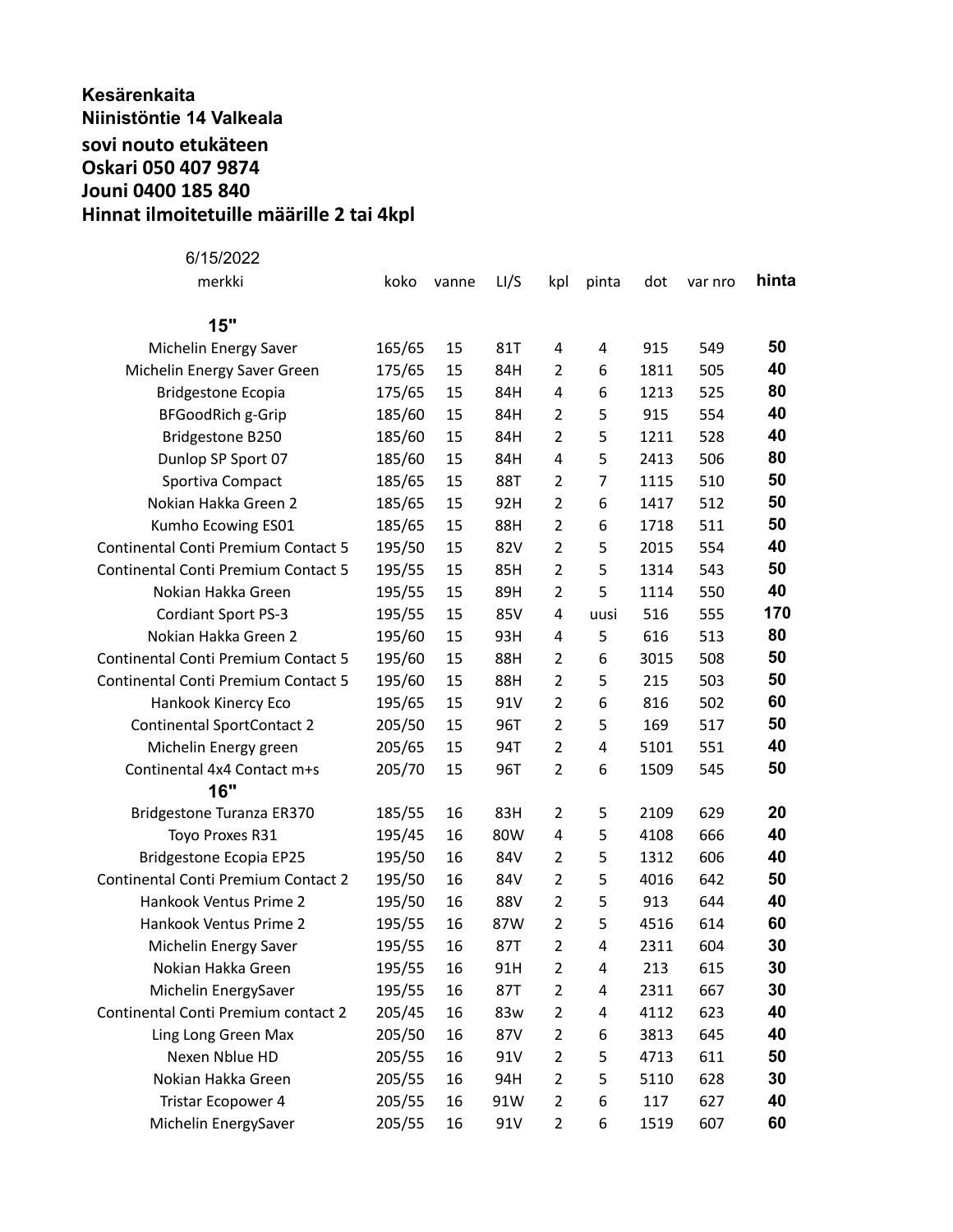| Michelin EnergySaver                | 205/55 | 16   | 91V   | $\overline{2}$ | 5    | 2014  | 612 | 50  |
|-------------------------------------|--------|------|-------|----------------|------|-------|-----|-----|
| Michelin EnergySaver                | 205/55 | 16   | 91V   | $\overline{2}$ | 5    | 2816  | 613 | 60  |
| Michelin EnergySaver                | 205/55 | 16   | 91V   | $\overline{2}$ | 4    | 310   | 650 | 30  |
| Michelin EnergySaver                | 205/55 | 16   | 91H   | 4              | 5    | 1715  | 649 | 100 |
| Goodyear Efficient Grip             | 205/55 | 16   | 91V   | 4              | 5    | 816   | 615 | 120 |
| Dunlop Sport Blue Response          | 205/55 | 16   | 91V   | $\overline{2}$ | 6    | 1618  | 605 | 60  |
| Dunlop SP Sport                     | 205/55 | 16   | 91V   | $\overline{2}$ | 4    | 1208  | 637 | 20  |
| Continental Conti Premium Contact 5 | 205/55 | 16   | 91V   | 4              | 5    | 4914  | 603 | 100 |
| Continental Conti Eco Contact 5     | 205/55 | 16   | 91V   | $\overline{2}$ | 4    | 1818  | 622 | 30  |
| Cordiant Sport PS-3                 | 205/55 | 16   | 91V   | $\overline{2}$ | uusi | 517   | 655 | 100 |
| Hankook Kinergy Eco                 | 205/60 | 16   | 92W   | $\overline{2}$ | 6    | 3511  | 624 | 50  |
| Goodyear Efficient Grip             | 205/60 | 16   | 92W   | 4              | 5    | 313   | 620 | 100 |
| Bridgestone Dueller H/T             | 205/60 | 16   | 92H   | 4              | 5    | 512   | 656 | 70  |
| Michelin EnergySaver                | 205/60 | 16   | 92V   | 4              | 4    | 2514  | 675 | 60  |
| Dayton D320                         | 205/60 | 16   | 92H   | $\overline{2}$ | 6    | 2914  | 611 | 50  |
| Viking City Tech II                 | 205/60 | 16   | 92V   | $\overline{2}$ | 8    | 1915  | 668 | 80  |
| Matador Hectorra 3                  | 205/60 | 16   | 92H   | $\overline{2}$ | 6    | 2819  | 609 | 70  |
| Dunlop SP Sport Maxx                | 215/45 | 16   | 86H   | $\overline{2}$ | 5    | 4514  | 617 | 50  |
| Nangang Ultra Sport                 | 215/55 | 16   | 93V   | $\overline{2}$ | 4    | 209   | 619 | 30  |
| Nokian Hakka V                      | 215/55 | 16   | 97V   | 4              | 4    | 1408  | 627 | 50  |
| Nokian Hakka Blue                   | 215/55 | 16   | 97W   | $\overline{2}$ | 5    | 4515  | 601 | 60  |
| Nokian Hakka Blue                   | 215/55 | 16   | 97V   | $\overline{2}$ | 7    | 1514  | 664 | 80  |
| Continental ContiPremiumContact 2   | 215/55 | 16   | 93H   | $\overline{2}$ | 5    | 1908  | 652 | 20  |
| <b>Continental SportContact 2</b>   | 225/50 | 16   | 92V   | $\overline{2}$ | 4    | 208   | 608 | 20  |
| <b>Bridgestone S-2</b>              | 225/50 | ZR16 | tyhjä | $\overline{2}$ | 7    | tyhjä | 616 | 40  |
| Trocmoh X-privilo tx1               | 225/55 | 16   | 99W   | $\overline{2}$ | 7    | 4419  | 625 | 60  |
| Cordiant Sport PS-3                 | 225/55 | 16   | 95V   | 4              | uusi | 617   | 655 | 250 |
| Kumho Solus KH15                    | 235/60 | 16   | 100H  | $\overline{2}$ | 5    | 3305  | 630 | 20  |
| 17"                                 |        |      |       |                |      |       |     |     |
| Matador Hectorra 3                  | 205/55 | 17   | 95V   | $\overline{2}$ | 6    | 1317  | 709 | 60  |
| Michelin Primacy 3                  | 215/45 | 17   | 87W   | $\overline{2}$ | 6    | 416   | 704 | 70  |
| Goodyear Efficient Grip             | 215/50 | 17   | 95W   | 4              | 5    | 3915  | 705 | 120 |
| Goodyear Efficient Grip             | 215/50 | 17   | 91V   | $\overline{2}$ | 5    | 2213  | 750 | 60  |
| Continental ContiSportContact 3     | 215/50 | 17   | 95W   | $\overline{2}$ | 5    | 1111  | 712 | 50  |
| Cordiant Sport PS-3                 | 215/55 | 17   | 98V   | 4              | uusi | 1216  | 755 | 280 |
| Bridgestone Dueller H/P Sport       | 215/60 | 17   | 96H   | 2              | 6    | 514   | 725 | 60  |
| Bridgestone Turanza T001            | 225/45 | 17   | 91W   | 4              | 7    | 2118  | 703 | 180 |
| Hankook Ventus S1 Evo2              | 225/50 | 17   | 94W   | $\overline{2}$ | 6    | 1719  | 702 | 70  |
| Point S Summerstar                  | 225/50 | 17   | 98Y   | 2              | 6    | 417   | 734 | 60  |
| Michelin Primacy 4                  | 225/50 | 17   | 98V   | $\overline{2}$ | 6    | 2618  | 701 | 80  |
| Michelin Primacy 4                  | 225/50 | 17   | 98V   | 2              | 5    | 4918  | 721 | 70  |
| Michelin Primacy HP                 | 225/50 | 17   | 94V   | $\overline{2}$ | 4    | 1412  | 767 | 40  |
| Continental Conti Sport Contact 3E  | 225/50 | 17   | 98W   | 2              | 5    | 1211  | 723 | 60  |
| Continental ContiPremium Contact 6  | 225/55 | 17   | 101Y  | 2              | 5    | 1020  | 706 | 70  |
| Continental ContiPremium Contact 5  | 225/55 | 17   | 97Y   | 2              | 5    | 2317  | 752 | 60  |
| Hankook Optimo                      | 225/60 | 17   | 99H   | $\overline{2}$ | 6    | 1812  | 718 | 50  |
| Nokian Hakka Blue 2 SUV             | 225/60 | 17   | 103V  | $\overline{2}$ | 6    | 5017  | 765 | 60  |